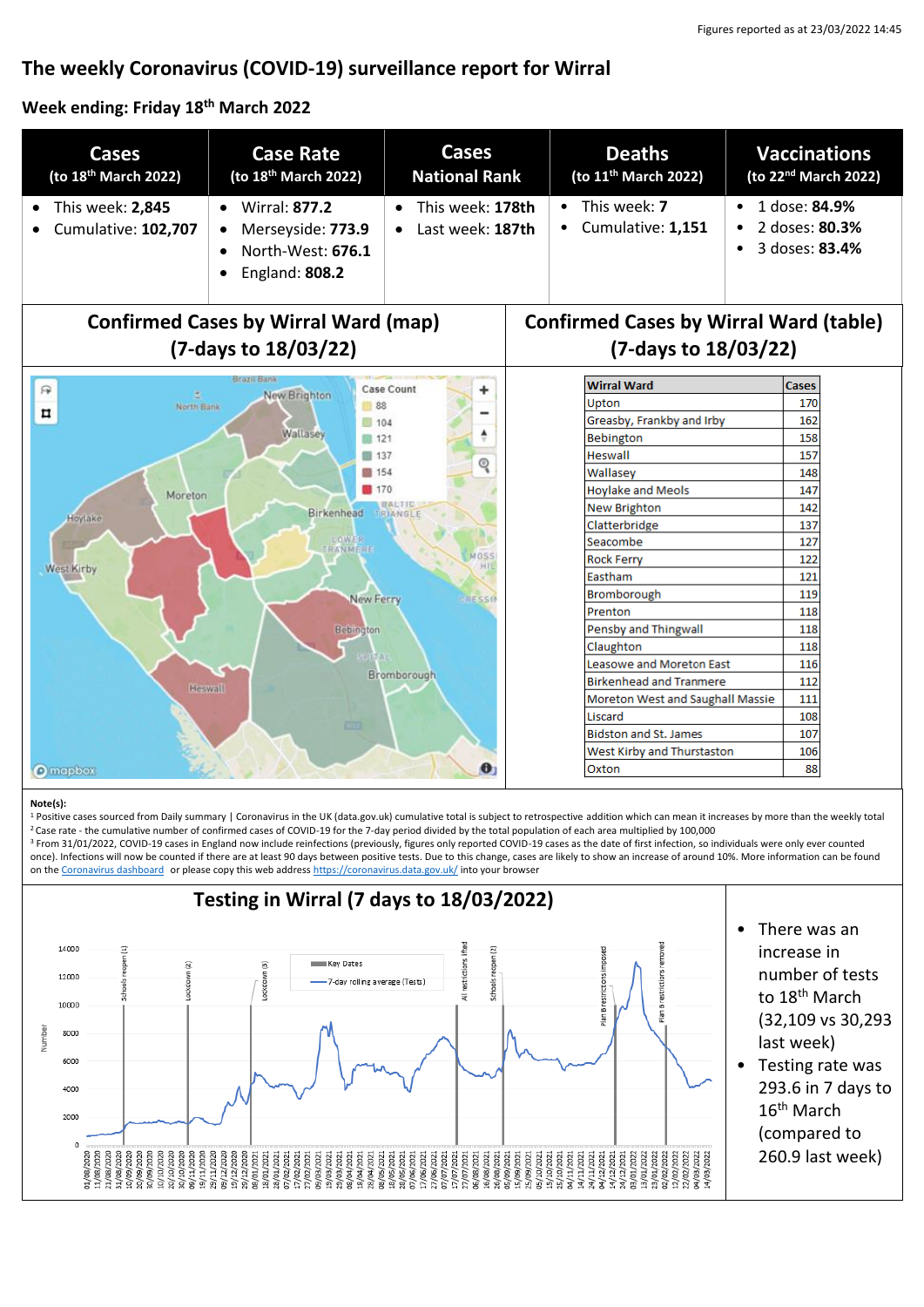# **The weekly Coronavirus (COVID-19) surveillance report for Wirral**

#### **Week ending: Friday 18 th March 2022**





From 04/03/2022, COVID-19 deaths data will now be defined as those where a COVID-19 ICD10 code (U071 or U072) is recorded on the death certificate and will be updated monthly by ONS. Previously, the definition used was any death that occurred within 28 days of a positive COVID-19 test, as reported daily by NHS England and PHE (now UKSHA). From 31/01/2022, COVID-19 cases in England now include reinfections (previously, figures only reported COVID-19 cases as the date of first infection, so individuals were only ever counted once) this has increased the number of deaths. Some records do not currently have full age and/or gender details and are therefore not included in the above chart; therefore, figures will not sum to headline totals. Cases are subject to retrospective review and may be reallocated to other Local Authorities.